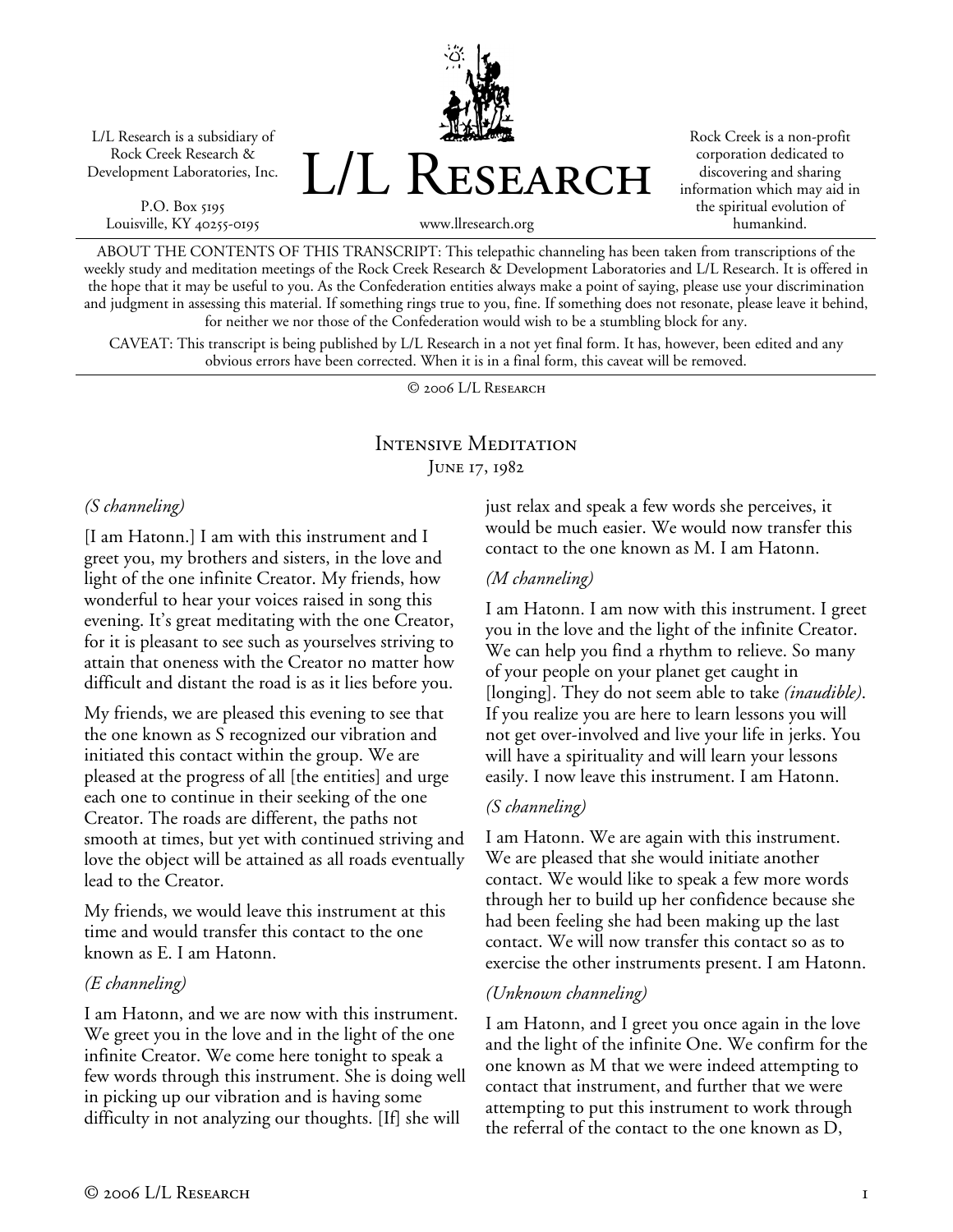and then to the one known as K, for these two instruments are still building confidence in the service they have offered to provide. Therefore, you were not receiving the beginnings of a message, for we were initiating a contact with you, my brother, in order to facilitate the exercising of other channels. We would appreciate the opportunity to work with you in this manner so that you may feel the ebb and flow of our contact, and become ever more confident in its initiation and in the guiding of other channels. Therefore, we would again attempt to contact the one known as M. We thank this instrument for his service and appreciate the confusion that must ensue in … The new instrument is beginning to achieve some experience at this service. I am Hatonn.

## *(Unknown channeling)*

I am Hatonn. I am with this instrument. This is a contact. This instrument is experiencing some confusion or anxiety upon initiating the contact. This will pass with practice. We wish to speak a few words through another instrument at this time, and will transfer this contact to the one known as K. I am Hatonn.

## *(K channeling)*

I am Hatonn. I am now with this instrument. I greet you, my brothers and sisters, in the light and the love of the infinite Creator. This instrument has been exceedingly reticent about this contact. It is due in part to past experiences at having seen others become terribly confused. Even though the desire is there, there has been ambivalence. With some practice this ambivalence will pass and great strength will come as a result. I am grateful for having had the opportunity to exercise this instrument, and I will now leave this instrument and transfer the contact to one known as D. I am Hatonn.

## *(D channeling)*

I am Hatonn, and am with this instrument. This instrument, too, is experiencing confusion, not the sensation associated with this contact. We are now making adjustments with the contact.

## *(Pause)*

My friends, experiences such as these require practice. It is natural for some to have some hesitation in initiating this contact, sensations in practice. This will develop. We are still experiencing some difficulty, and we transfer this contact to the one known as Carla. I am Hatonn.

## *(Carla channeling)*

Firstly, my friends, we ask you to be aware and fully conscious of the mechanism of faith or belief, by which this contact is made far more accessible. Indeed, the faculty of faith has long since atrophied among many of your peoples, and it is understandable and to be appreciated that this faculty would be used cautiously and in many cases mistrusted. Whereas [when] we look about your peoples, my friends, we find that those who have exercised the faculty of faith have in many cases become overbalanced in the direction of that faith, and so have separated themselves from a great many other entities rather than using that faith to become one with their brothers and sisters.

Therefore, my friends, we ask you to use that faculty of faith as a tool, and later to feel perfectly free to fully use your powers of discrimination and intellectual analysis to consider those experiences which you have had and those thoughts which have been offered for your consideration. It has never been our desire to offer to your peoples any dogma or system of belief or faith which would bind or constrict that spirit within you which is in the process of growth. Each entity has its own needs, its own food, its own garb, and its own journey. What we then ask all [is] to find details upon which to agree. Could we expect this to be helpful? No, my friends. Our message is simple.

Then, secondly. We ask you that you be aware of the type and quality of service which you are attempting to provide. We ask you to cast your minds back to the first meeting of this kind which you attended, which spoke to you. We ask you to be aware that whoever the instrument …

# *(Side one of tape ends.)*

# *(Carla channeling)*

… over a period of time as you call to reach the point where you too wish to be of service as you were served. Each of you as a channel shall indeed be of a unique service, for each of you will interpret our concepts with different language, different examples, different experiences. For such is the nature of our contact that the use of your own personal vocabulary and memory is encouraged. Thus, that within you which is inspirational shall be added to our simple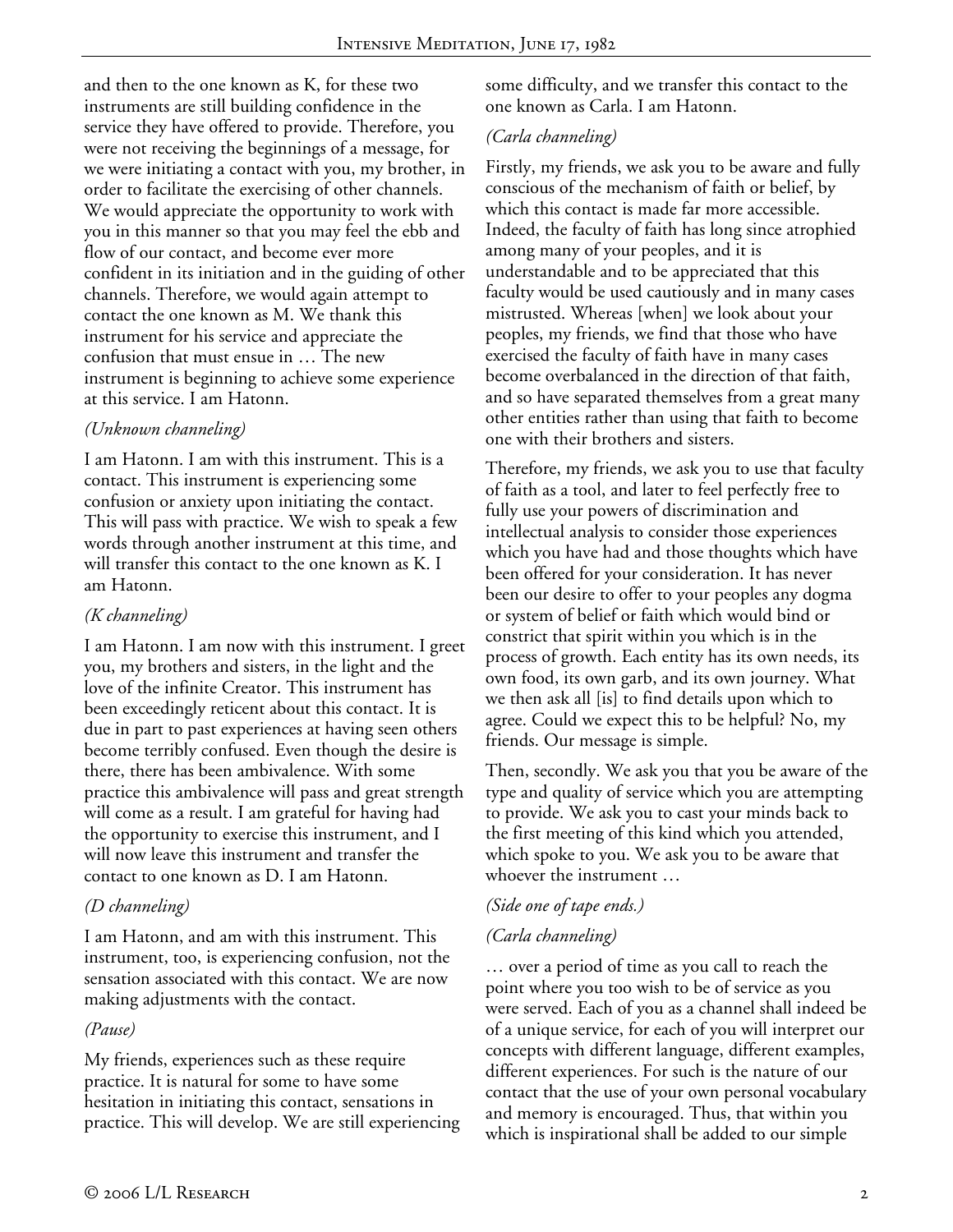message. And you may one day find yourself thanked by yet someone else whose time it now is to have become aware of this particular kind of meeting, meditation and message.

Thirdly, my friends, we ask that you put no pressure upon yourselves of any kind. For although we are endlessly grateful for your service in this particular mode, we assure you that you cannot help being of service. It has been said by this instrument that anyone is of service, even those who serve as bad examples. And although this is a somewhat casual statement, it is the gist of what we wish to convey. My friends, by the way that you live and express your being you witness to those about you. And in that witnessing lies a great service, no matter what you witness, for there is an infinite variety and need both for positive and negative witness. Even in your very worst moment, as you would call it, you are offering someone the opportunity for understanding, for kindness, for anger, for irritation, for indifference, for some catalyst, and as each serves as catalyst for another person, so each has aided in the growth of that person.

Now, my friends, we realize that you do not wish to be of random service. We realize that you wish with all of your hearts and minds to be of positive polarized service. Do not ever think that such service begins and ends with any particular kind or degree of service. Do not feel that the service of being an instrument, of receiving material such as this instrument does, is the best or the finest service. My friends, your finest service is the very vibration that causes the atoms of your being to dance in their energy fields as you move in your own special way, through your own special light, moment by moment by moment. We rejoice in your company and give great praise to the Creator for this opportunity to share our thoughts with you, and to work with each channel.

At this time we would leave this instrument. It has been a great delight to work with you. We leave you in the love and the light of our infinite Creator. Adonai. Adonai vasu borragus.

## *(Unknown channeling)*

I am Latwii, and greet each of you in the love and in the light of our infinite Creator. It is our privilege once again to be able to join your group as you seek the One, as is our custom. We offer ourselves at this time in the capacity of attempting to answer your

**Questioner:** All is quiet on the southeastern front, Latwii, but we do wish you well.

**Questioner:** Yes. I have a question, Latwii. In recent weeks I've just had a special feeling. It just keeps coming to me over and over that we're being prepared for some, shall I say, unknown event. And I'm torn between a little anxiety and anticipation. In other words, I feel that I'm being prepared for something, and I don't know what it is. Have you got any enlightenment on this subject? I'm assuming that lots of other people feel the very same way.

I am Latwii, and am aware of your query, my sister. We thank you, incidentally, for posing this query, for we were afraid that we had drawn, shall we say, a blank with this group for the first time in our memory. You are indeed being prepared for a great event. To some it will seem that this event is most unusual, even earth shaking, shall we say. We can only say to you that this event is that which each shall have—we correct this instrument—which each has incarnated to experience. The event, my friends, is the discovery of yourself. That which you know of as yourself in your present incarnation is but the tip of the iceberg, shall we say.

The self that you seek and that soon you shall know is much more than the great majority of your peoples have ever conceived of. The self which is now possible for many of your peoples to perceive is that great being known to your peoples as the one Creator. You as the Creator have chosen to play a masquerade in order that you shall know yourself more fully. To put on the mask of that which you know as the personality in your present incarnation, and in many past incarnations, aids the Creator in discovering facets of the Self which would have been unknown had not the free will to discover been granted through each portion of the Creator experiencing a forgetting.

You have forgotten much, and you have spent many incarnations remembering piece by piece those portions of yourself which, seen cumulatively, become the one Creator. It is now possible for many upon your planet to complete the puzzle, shall we say, and this feeling of anticipation, growing even unto anxiety, is within many of the hearts and minds of your peoples. It is your day of graduation. It is the day in which all that you are shall be revealed unto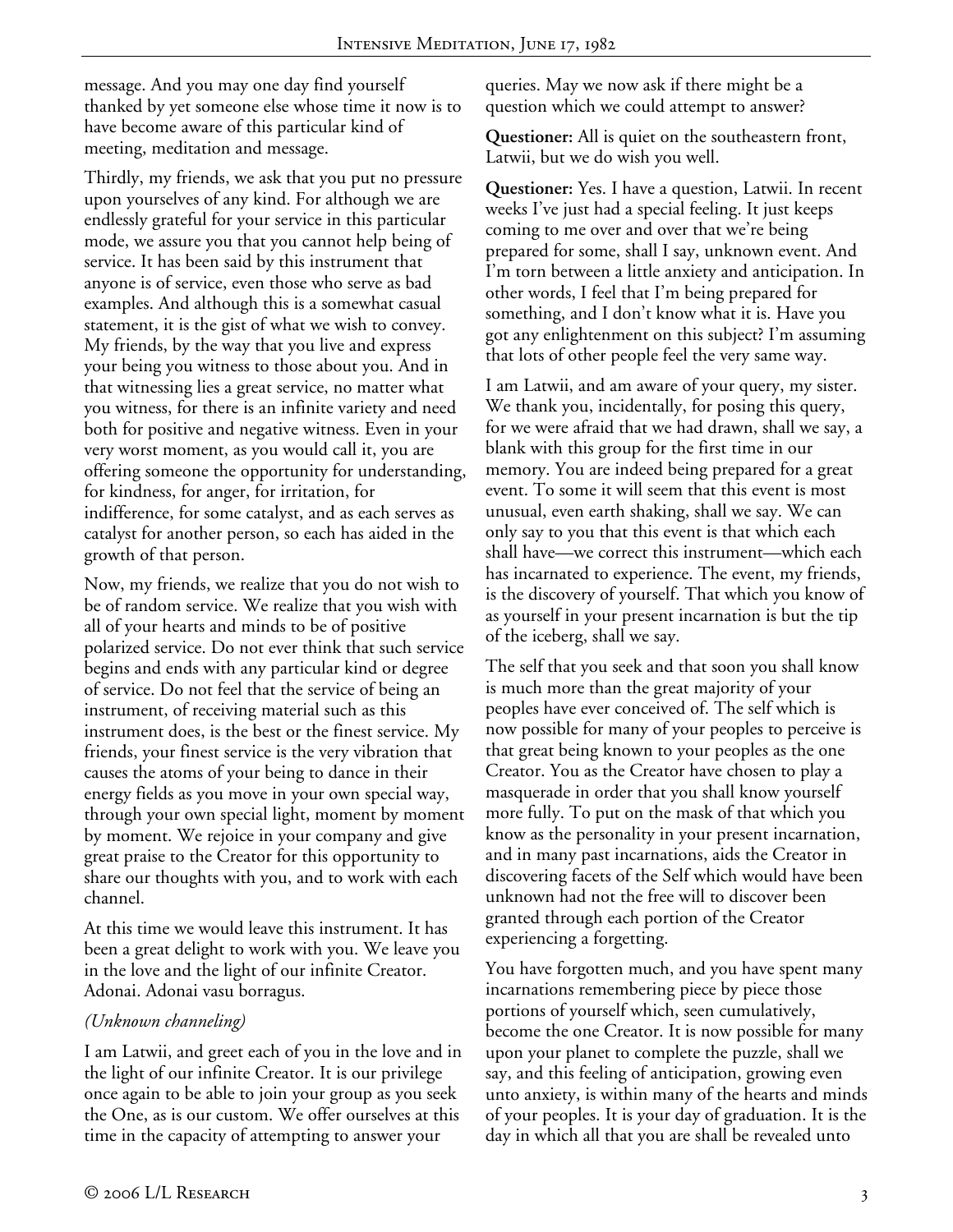you. You shall know yourself as the Creator, and as all other selves. This is that for which you are now being prepared.

May we answer you further, my sister?

**Questioner:** OK. Let me just see if I can put this in my own words. This feeling that I have of this event, and sometimes it's joyous, and it's as I said, sometimes there's some anxiety about it. But it is nothing more than just self-discovery, is that what I understand? Is that right?

I am Latwii. This is correct, my sister. Each entity seeks the self through many means, and though there shall be many accompanying phenomena, many of which shall be most disturbing to those who still reside within the darkness and the ignorance of their self and their being, yet, for those who truly seek the self, the truth of the Creator, so shall these, the gems of your being, be revealed unto you.

May we answer you further, my sister?

**Questioner:** So this is what Socrates was talking about when he said, "Know thyself"?

I am Latwii. Yes. May we answer you further?

**Questioner:** No, thank you.

I am Latwii. We are most grateful to you. Is there another question at this time?

**Questioner:** I'd like to ask about the previous one just a bit more. The answer that you gave could be seen as a very uplifting way of looking at the physical death of the body. It could also be seen as having quite a bit to do with the particular incarnation's physical death which will undoubtedly tie in with the graduation from this density. Were you referring to either of these events tangentially?

I am Latwii, and am aware of your query, my sister. We were indeed referring to each of these events of which you have spoken. Indeed, it could be said that that great event which awaits each entity now upon your planet could be spoken of as that entrance into what has been called the New Age of being, of understanding, of love. For this, a great discovery of the self is that prime moving element which has set all that you see occurring upon the stage of your world in motion. Indeed, it has been well said that all the world is a stage, and each entity upon this stage plays many parts in its time, with many exits

and entrances, and yet the play is the thing. And the purpose of this play, my friends, is that you shall know yourself. For you have authored the play, and you sit in the audience; you raise the curtain, you sell the ticket; you are the critic and you are those who know not that a play is in progress.

You, my friends, shall discover yourself in all these positions and many more, for you are the Creator and all that is exists so that the Creator might know Itself. As your age ends there will be many events, many lives lived successfully, shall we say, so that the self is found, many deaths to be lamented in the respect that the self still remains hidden to the entity. All that shall occur will have but one purpose—that is, to aid in the revealing of the self to each entity who seeks the self.

May we answer you further, my sister?

**Questioner:** No, thank you.

I am Latwii. We are most grateful to you as well. Is there another question at this time?

**Questioner:** Yes. Will you clear up one other concept that has bothered me, and that's the meaning of love. It seems to me that in the English language we use it to mean so many different things, and most of the time it's just an emotional experience. Right now, I think of love as the unconditional or the total acceptance of the self, of all selves, shall I say. Would you comment on the meaning of love?

I am Latwii, and am aware of your query, my sister. It seems that this group has once again found its voice, and we are appreciative for the queries. Love, my friends, has many meanings among your peoples. The meaning which we would choose to share with you at this time is that type of love of which each of you is only dimly aware. It is an experience of acceptance, of being, and of the Creator, which may be approached through a surrender of the self to all that is. When an entity upon your planet surrenders the self to the experience of love, then the entity opens its being to knowing what forgiveness means, for all is seen as One and how can One hold anger for any when all is seen as the Creator? All is then accepted as the Creator knowing Itself.

Each entity is seen as the Creator. The self which is seen is also recognized as this Creator so that a band of unity binds each entity to each other entity and there is only seen the desire to be of service to the